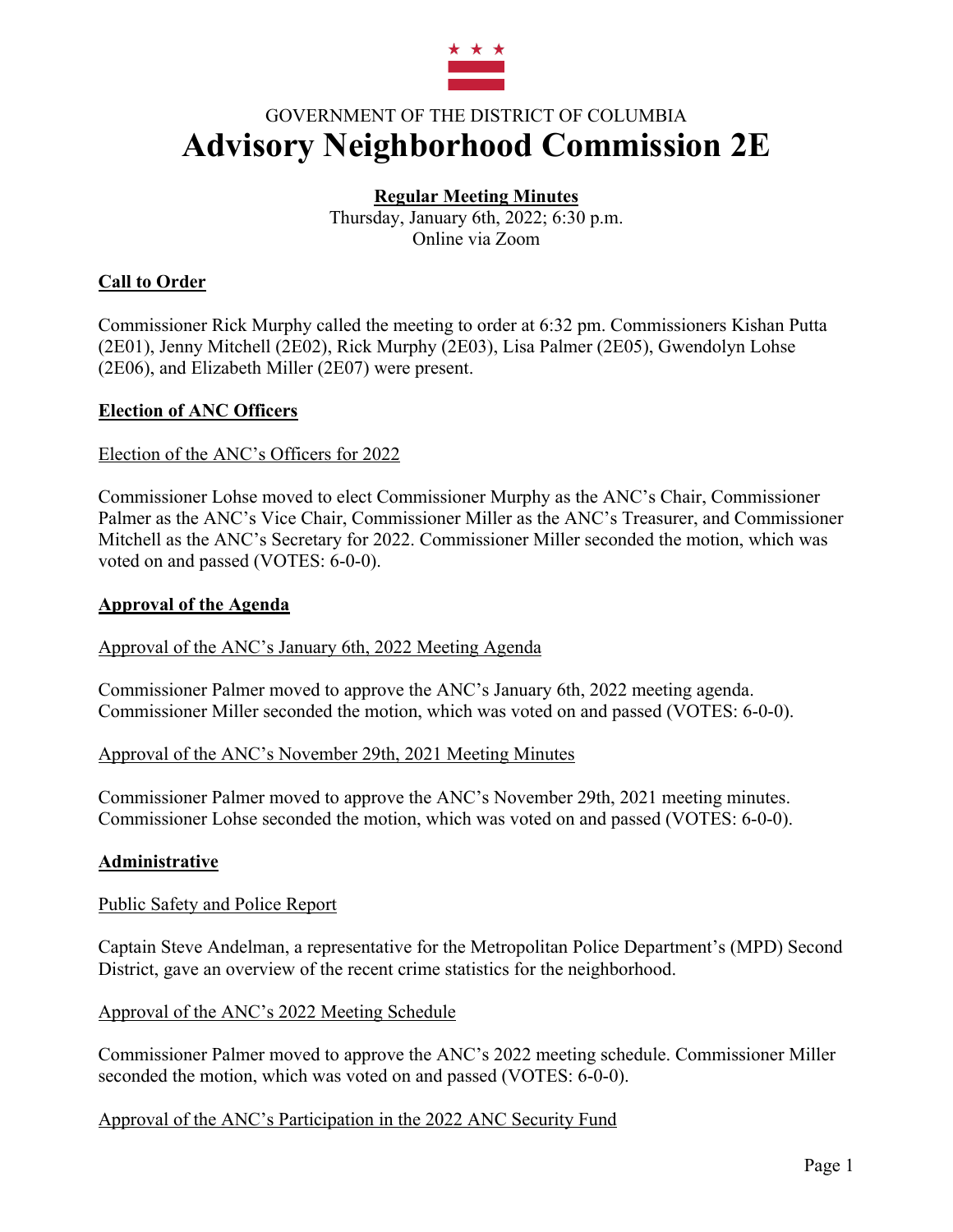Commissioner Palmer moved to approve the ANC's participation in the 2022 ANC Security Fund. Commissioner Miller seconded the motion, which was voted on and passed (VOTES: 6-0-0).

## Approval of the Addition of New Officers to the ANC's Bank Signature Cards

*The Commission did not take any action regarding this matter.*

## Approval of the ANC's FY 2022 Quarter 1 Financial Report

Commissioner Palmer moved to approve the ANC's FY 2022 Quarter 1 financial report. Commissioner Mitchell seconded the motion, which was voted on and passed (VOTES: 6-0-0).

#### **Community Comment**

## Update from the Mayor's Office

Anna Noakes, a Ward 2 representative for the Mayor's Office of Community Relations and Services (MOCRS), gave an update from the Mayor's Office.

#### Update from Councilmember Brooke Pinto's Office

Brian Romanowski, the Constituent Services Director for Councilmember Brooke Pinto's Office, gave an update from the Councilmember's Office.

Update Regarding Department of Parks and Recreation Projects

Commissioner Miller gave an update regarding the Department of Parks and Recreation's (DPR) Jelleff Recreation Center Project.

Commissioner Putta gave an update regarding DPR's Ellington Field improvements.

Commissioner Mitchell gave an update regarding DPR's Volta Park improvements.

#### Update from the Georgetown BID Regarding New Staff Members

Joe Sternlieb, the CEO and President of the Georgetown BID, gave an update regarding the organization's new staff members.

Update Regarding DC Water's CSO 025/026 Sewer Separation Project

Commissioner Palmer gave an update regarding DC Water's CSO 025/026 Sewer Separation Project.

Update Regarding the Georgetown Transportation Access and Circulation Study

Chair Murphy gave an update regarding the Georgetown Transportation Access and Circulation Study.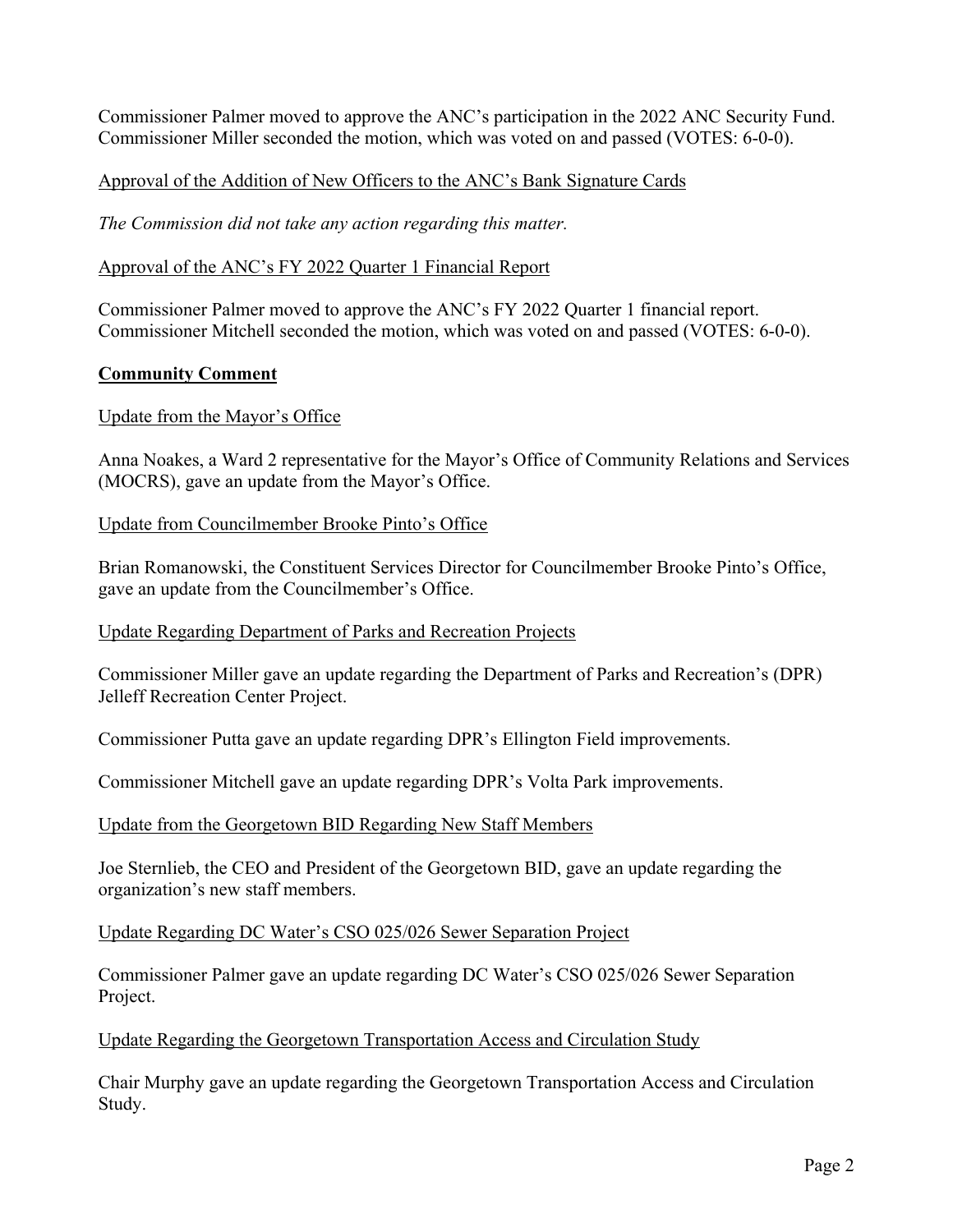## Update Regarding *Georgetown Cooks* Sales

Commissioner Miller; Kristi Augenblick, the Associate Director of Development for the Georgetown Lombardi Comprehensive Cancer Center; and Dr. Jeffrey Toretsky, Chief of MedStar Georgetown University Hospital's Division of Pediatric, Adolescent, and Young Adult Hematology/Oncology, gave an update regarding *Georgetown Cooks* sales.

## **New Business**

Consideration of a Resolution Regarding DC Council Bill B24-0044 – the "Reopen Washington DC Alcoholic Beverage Regulation Amendment Act of 2021"

Chair Murphy moved to adopt a proposed resolution regarding the matter. Commissioner Palmer seconded the motion, which was voted on and passed (VOTES: 6-0-0). The resolution reads as follows:

ANC 2E is concerned about a provision of DC Council Bill B24-0044 – the "Reopen Washington DC Alcoholic Beverage Regulation Amendment Act of 2021" that would allow the holder of an Alcoholic Beverage Regulation Administration (ABRA) license to begin serving patrons in previously unlicensed outdoor space without having to apply for a change to the existing license. If the bill were enacted in its current form, residents, and the neighborhood organizations that represent them, would be denied any opportunity to negotiate for safeguards to protect nearby homes from the noise and disruption that inevitably accompany the arrival of dining and alcohol consumption in outdoor spaces near homes.

ANC 2E urges the DC Council's Committee on Business and Economic Development to amend the provisions of the bill that permit the creation of "pop-ups" and "streateries" in public and private space to provide for adequate notice to nearby residents, neighborhood associations, and ANCs, along with a meaningful, but not burdensome or lengthy, opportunity to negotiate for reasonable safeguards before the ABRA licensee is allowed to operate in new or expanded outdoor space in close proximity to residences.

#### **Alcoholic Beverage Control Board**

## Application by Church to Transfer the Establishment's Retailer's Class "C" Tavern License from 3295 M Street NW to 3222 M Street NW

Commissioner Palmer moved to adopt a proposed resolution regarding the matter. Commissioner Mitchell seconded the motion, which was voted on and passed (VOTES: 6-0-0). The resolution reads as follows:

ANC 2E protests Church's application to transfer the establishment's Retailer's Class "C" Tavern license from 3295 M Street NW to 3222 M Street NW based on the adverse impact on the peace, order, and quiet of the neighborhood. The ANC agrees to drop the protest if and when an acceptable settlement agreement is signed by the applicant and ANC 2E.

## Application by Spirits & Spice for a New Retailer's Class "A" Liquor Store License at 3237 M Street NW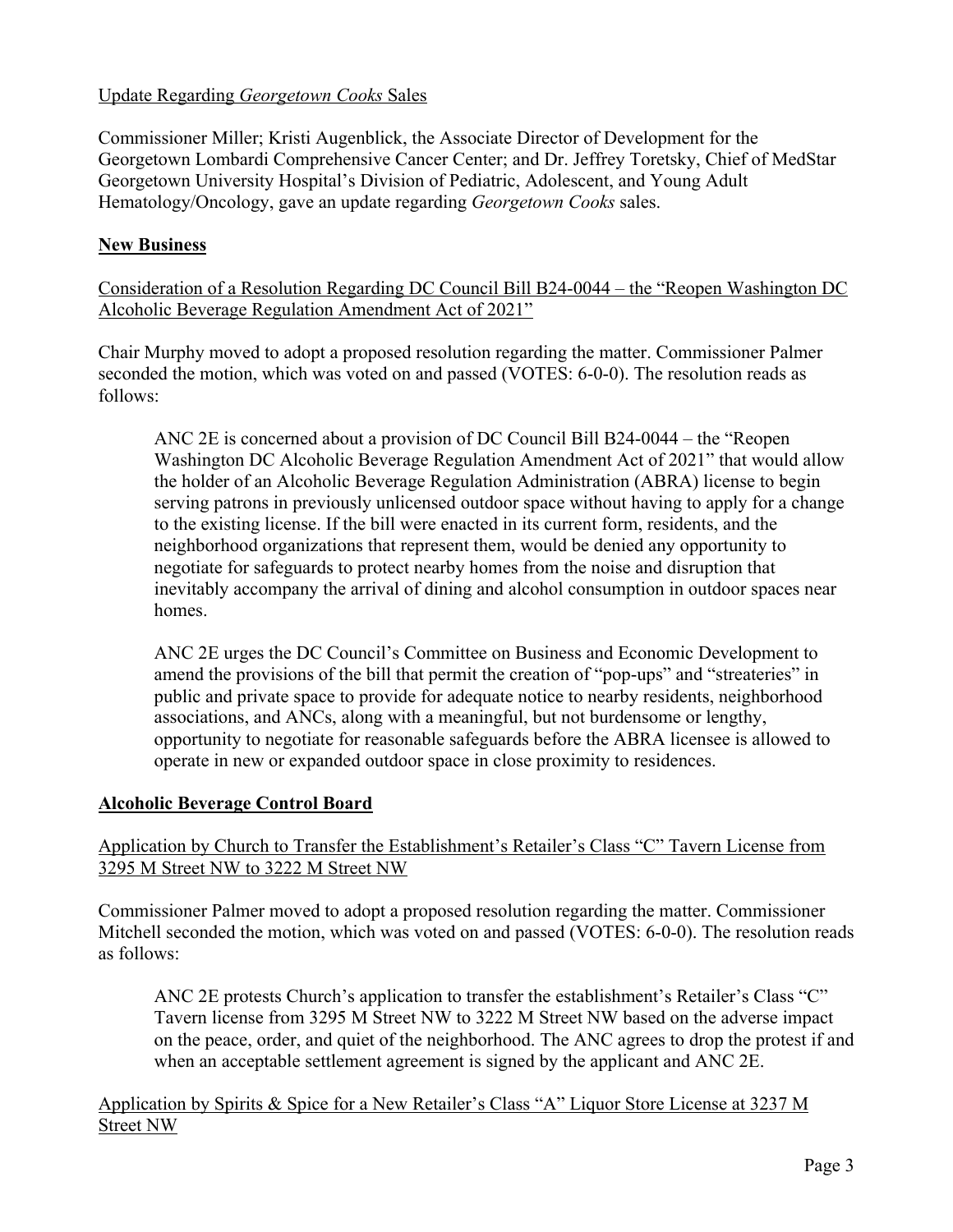Commissioner Palmer moved to adopt a proposed resolution regarding the matter. Commissioner Lohse seconded the motion, which was voted on and passed (VOTES: 6-0-0). The resolution reads as follows:

ANC 2E protests Spirits & Spice's application for a new Retailer's Class "A" Liquor Store license at 3237 M Street NW based on the adverse impact on the peace, order, and quiet of the neighborhood. The ANC agrees to drop the protest if and when an acceptable settlement agreement is signed by the applicant and ANC 2E.

#### **Public Space Committee**

Public Space Application for Streetscape Improvements, Including the Relocation of Curb Cuts, Tree Planting, and the Installation of New Leadwalks and Bike Racks, at 3220 Prospect Street NW

Commissioner Palmer moved to adopt a proposed resolution regarding the matter. Commissioner Lohse seconded the motion, which was voted on and passed (VOTES: 6-0-0). The resolution reads as follows:

ANC 2E supports the public space application for streetscape improvements, including the relocation of curb cuts, tree planting, and the installation of new leadwalks and bike racks, at 3220 Prospect Street NW, provided that the proposed improvements are in line with the set of plans for new construction of a building at 3220 Prospect Street NW, which the Old Georgetown Board is currently reviewing.

Public Space Application by Kesher Israel Congregation of Georgetown for the Installation of Bollards at 2801 N Street NW

Commissioner Lohse moved to adopt a proposed resolution regarding the matter. Commissioner Palmer seconded the motion, which was voted on and passed (VOTES: 6-0-0). The resolution reads as follows:

At its September 2021 public meeting, ANC 2E voted unanimously to support Kesher Israel's application to the Public Space Committee to install bollards in the public space adjacent to their property at 2801 N Street NW. This application had already been supported by the Old Georgetown Board (OGB), which oversees all construction in Georgetown that is in public view, the U.S. Commission of Fine Arts, and ANC 2E in the summer of 2021.

In November 2021, the Public Space Committee informed Kesher Israel that it should consider alternatives to the bollards that the committee would find acceptable, specifically public benches or bicycle racks. Kesher Israel's application to the committee has been placed on hold until Kesher Israel accepts one of the committee's proposed alternatives. Because of security concerns, Kesher Israel does not support having public bike racks or benches a few feet away from its building.

ANC 2E understands and appreciates that one of city's public space goals is to not have bollards used throughout DC; however, Kesher Israel's application is unique. Anti-Semitism, including in Washington, DC, remains at historic highs. Supporting the safety of those in and around this building is a very valid concern. ANC 2E reiterates its support for Kesher Israel's